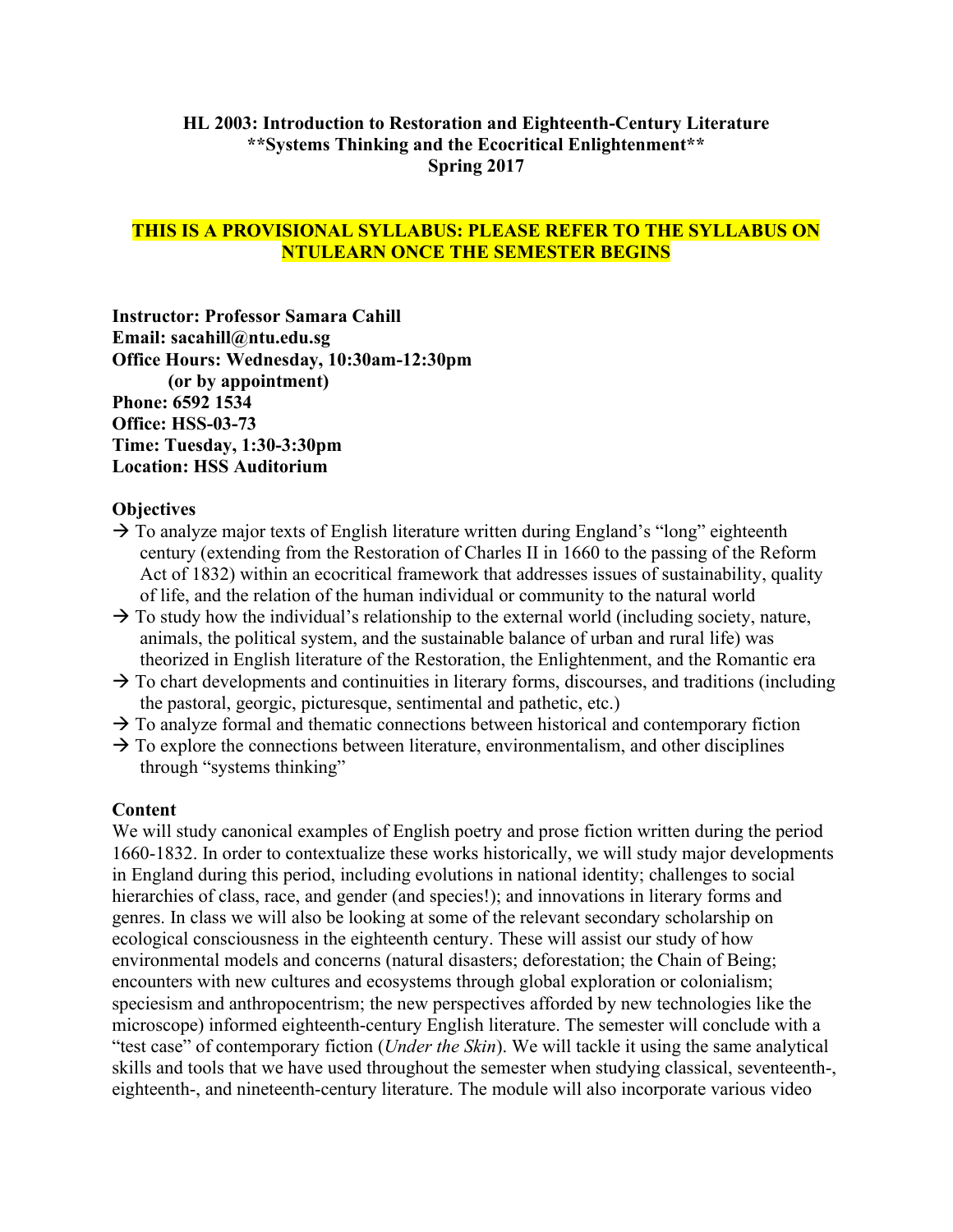game features as a way to explore the contribution of literary concerns (such as narrative design, world building, characterization, tropes, intertextuality, and metaphor) to environmentalism and technology.

## **10 January: What is Ecocriticism? What is Systems Thinking?**

Introduction to the module; historical and theoretical overview; instructions and overview of model UN debates and *Empire & Island* activities

# **17 January: Anthropocentrism and the Anthropocene**

Assignment Garrard, "The Future of Ecocriticism"; Sitter, "Academic Responsibility and the Climate of Posterity"; Wood, "What is Sustainability Studies?" (NTULearn)

## **24 January: Labor and the Georgic**

Assignment Virgil, *Georgics*, Book 1 and excerpts from Barbara Freese, *Coal: A Human History* (NTULearn)

# **31 January: The Chain of Being and Systems Thinking**

Assignment Addison, *The Spectator* No. 519, "On the Scale of Being"; Pope, an excerpt from "An Essay on Man"; excerpt from Smollett, *Humphry Clinker*; Johnson, *Idler* No. 17 (NTULearn)

# **7 February: Nature and Human Perspective**

Assignment Rochester, "A Satyr Against Reason and Mankind"; Anne Finch, "A Nocturnal Reverie"; Wordsworth, "Lines Composed a Few Miles above Tintern Abbey" (NTULearn)

# **14 February: Trees—Being, Metaphor, Personification**

Assignment Clare, "To a Fallen Elm"; Cowper, "Yardley Oak" (NTULearn); excerpt from *Magi* – *Labyrinth of Magic* manga (Volume 10, Chapters 90 through 96: http://mangayou.com/mangafox/magilabyrinth-of-magic) (online)

# **21 February**

# **NO CLASS (I WILL BE AT THE SCSECS CONFERENCE)**

Make-up class: At some point in the first half of the semester watch one of the films from the *Sustainable Earth Film Series* (you may choose another environmental film, but please clear it with me first) and write a one-paragraph response to its representation of the difficulties of resource distribution. Please turn in your film responses before 24 February.

> **\*MIDTERM ESSAYS DUE: Friday, 24 February\* Hard copies dropped off in HL2003 box in Division of English by 5pm**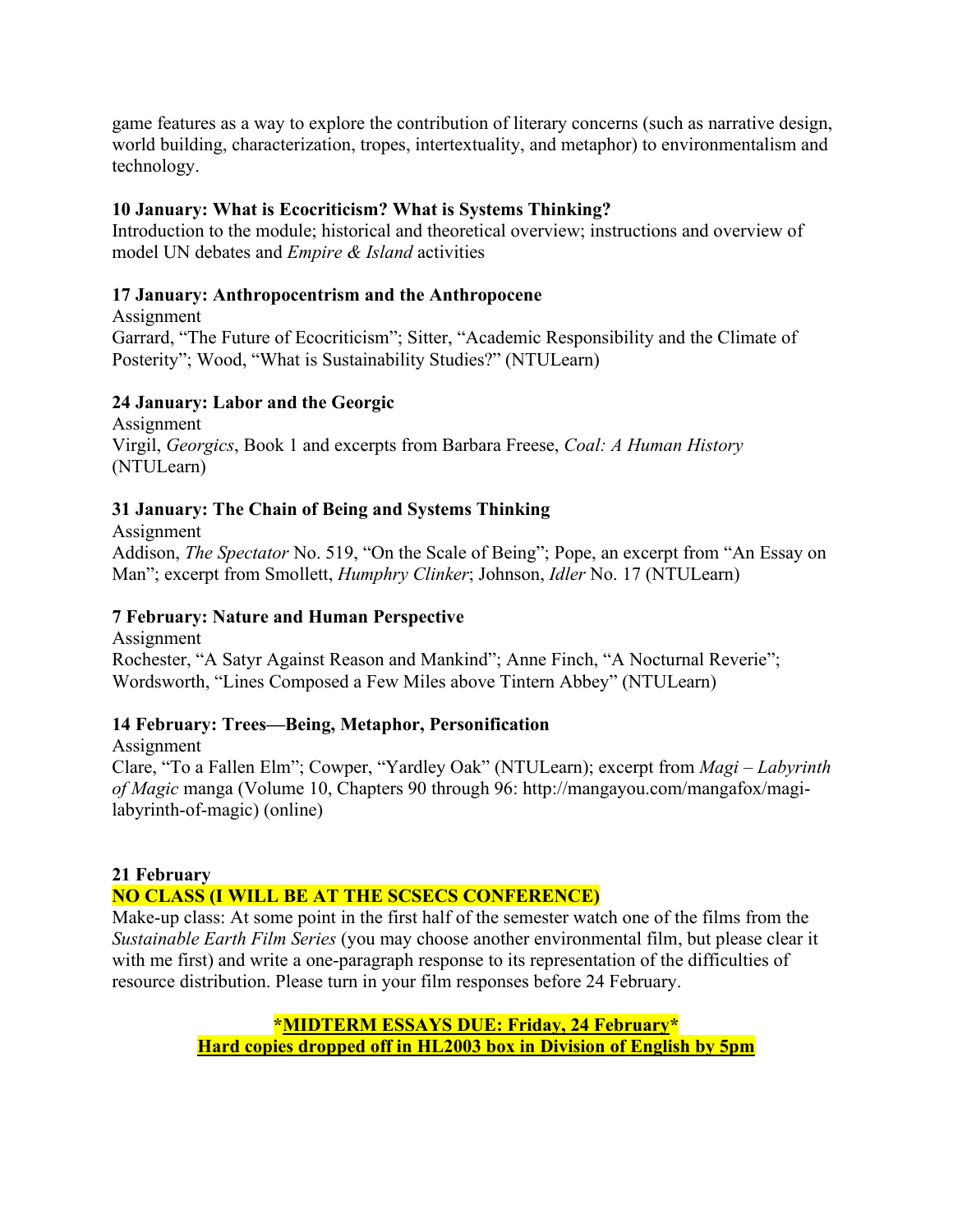#### **MIDTERM BREAK (27 February-3 March)**

#### **7 March: Water and Urbanization**

## **NO CLASS (CELEBRATE NTU!)—E-LECTURE WILL BE AVAILABLE ON NTULEARN**

Assignment Swift, "A Description of a City Shower" (NTULearn) and Lee Tzu Pheng, "Singapore River" [\(http://poetryprosedrama.blogspot.sg/2010/10/singapore-river-by-lee-tzu-pheng.html\)](http://poetryprosedrama.blogspot.sg/2010/10/singapore-river-by-lee-tzu-pheng.html)

#### **14 March: Consumption and Colonialism**

Assignment Swift, "A Modest Proposal" and Book IV of *Gulliver's Travels* (NTULearn)

#### **21 March: Class, Community, and Empire**

Assignment Crabbe, "The Village"; Goldsmith, "The Deserted Village"; Shelley, "A Song: Men of England" and "To Sidmouth and Castlereagh" (NTULearn)

## **28 March: Anthropocentrism Revised?**

Assignment *Under the Skin*

#### **4 April: Anthropocentrism Revised? (continued) NO CLASS (I WILL BE AT THE ASECS CONFERENCE—E-LECTURE WILL BE AVAILABLE ON NTULEARN!**

Assignment *Under the Skin*

## **11 April: Semester Review**

## **\*FINAL ESSAYS DUE: 18 April\* Hard copies dropped off in HL2003 box by 5pm**

**Extensions will only be granted for documented cases of medical or family emergencies or for students with FYP projects confirmed by the Division of English (please contact me if you are an FYP student).**

#### **Learning Outcome**

The course will provide students with an introduction to canonical examples of English literature (poetry, drama, prose fiction) from the period 1660-1832 and an opportunity to apply those examples to contemporary issues of ecological consciousness, quality of life, and urban sustainability. By the end of the course, students will be able to analyze the formal aspects of eighteenth-century literary genres and articulate how various authorities and identities are negotiated (or constructed) in terms of ecological consciousness. Students will also have a clear sense of how literary concerns such as narrative, perspective, and characterization can make a contribution to interdisciplinary systems thinking.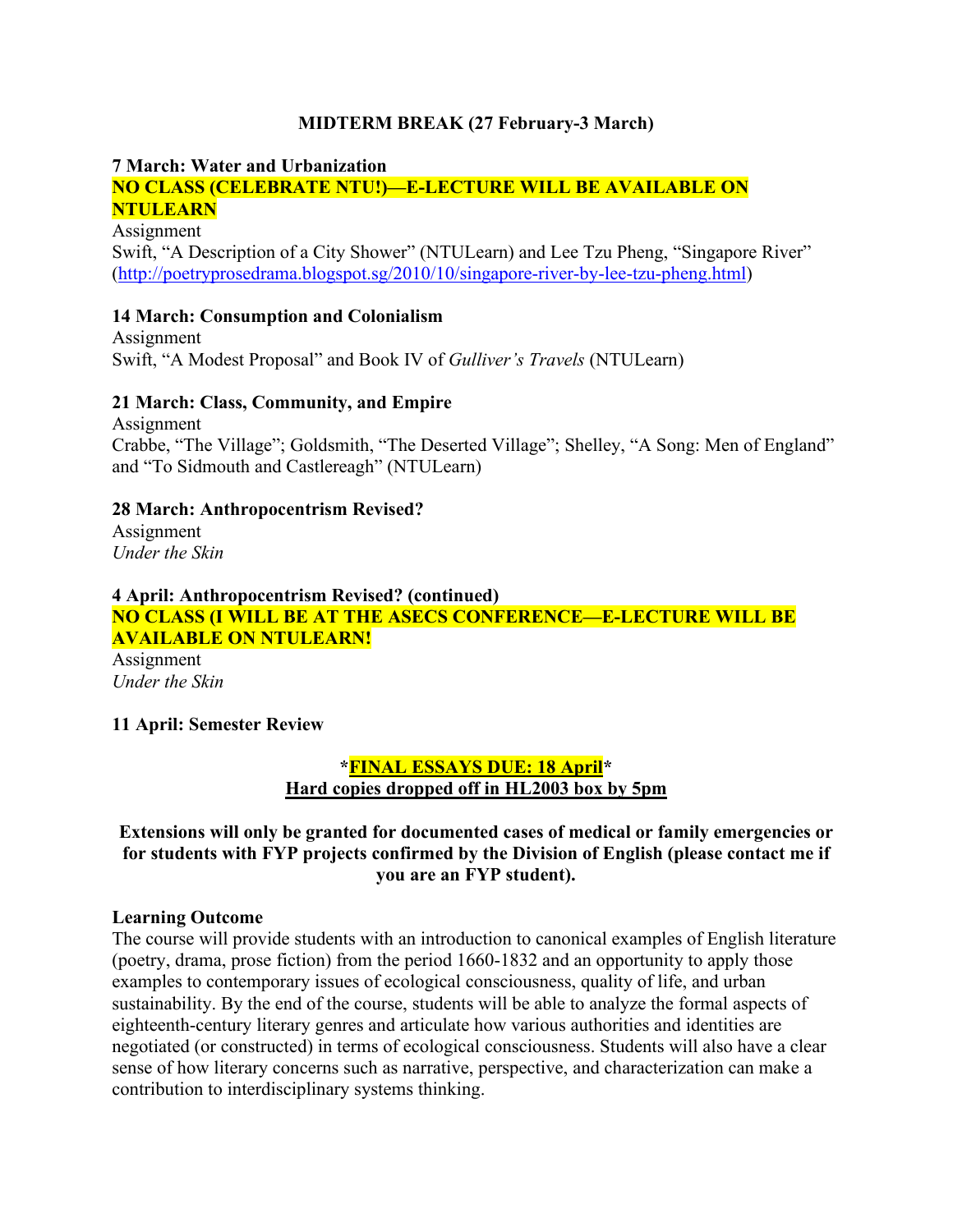#### **Student Assessment**

- *Sustainable Earth Film Series* (dates, time, location TBA). Counts toward participation mark. Watch one of these films for the make-up class (21 February) assignment:
	- o *Avatar*
	- o *The Mermaid*
	- o *Mad Max: Fury Road*
	- o *Princess Mononoke*
- In-class (tutorial and lecture) or online writing exercises: 10% (**Your participation mark will significantly depend on your involvement in the in-class RPG (Role Playing Game)** *Empire & Island*)
	- o Activity in the lecture: Model United Nations debate (weekly)
	- o Activity in tutorial groups: team discussion and strategizing for next week's debate (weekly)
- Midterm Project (750-1000 words):  $10\%$ . Must be in MLA format and must address at least one text (this may be an excerpt) published before 1900 and incorporate two secondary sources. One of these secondary sources must be scholarly; the other may be a contemporary commentary from a local newspaper or blog. Discuss one of the texts we study this semester and an art object/architectural structure/site of cultural history in contemporary Singapore in terms of how they both engage some of the same questions, concerns, or themes relating to our class discussions about ecological consciousness and sustainability. Options include but are not limited to Gardens by the Bay, CleanTech Park (adjacent to the NTU campus), the former National Theatre or National Library buildings, Bukit Brown, Gillman Barracks, Chijmes, Singapore Botanic Gardens, etc.
- **Alternate midterm option**: play at least 3 hours of an "eco" or "resource management" video game of your choice and write an analysis of 750-1000 words about how the game models (or fails to model) ecocritical, sustainability, or systems issues. You must still use two sources (one must be scholarly; the other does not have to be scholarly, but must be a significant commentary on the game—see me if you have questions). Many games are available on the website *Steam* (some are free, others are not). Possible games (available on *Steam* or otherwise) include but are not limited to: *Shelter*, *Minecraft*, *Rust*, *Tree of Life*, *Don't Starve*, *Reus*, *Eco—Global Survival Game*, or *Harvest Moon*.
- Final Essay (2000-2500 words):  $30\%$ . Must be in MLA format and must address at least one text—a full text (not an excerpt). You may use *Under the Skin* as your primary text. Your final essay must incorporate at least three scholarly sources (one of which must have been published in the last 10 years).
- **Alternate final essay options**: (a) Craft a narrative for a "systems thinking" environmental video game set in the eighteenth century. Write an essay "pitching" the design to a video game company: 2000 words to describe the game and how it models systems thinking; 500 words to justify your choices using three scholarly articles. The essay must significantly engage at least one primary source. (b) Design a "systems thinking" environmental video game on the website *Sploder* (free sign up; you will need to provide me with information about how to view it online) based on a primary text studied this semester. Write 1000 words explaining your design choices (using three scholarly articles). (c) Write an analysis of the trajectory/narrative development of the inclass participation exercises based on the game *Empire and Island* using three scholarly